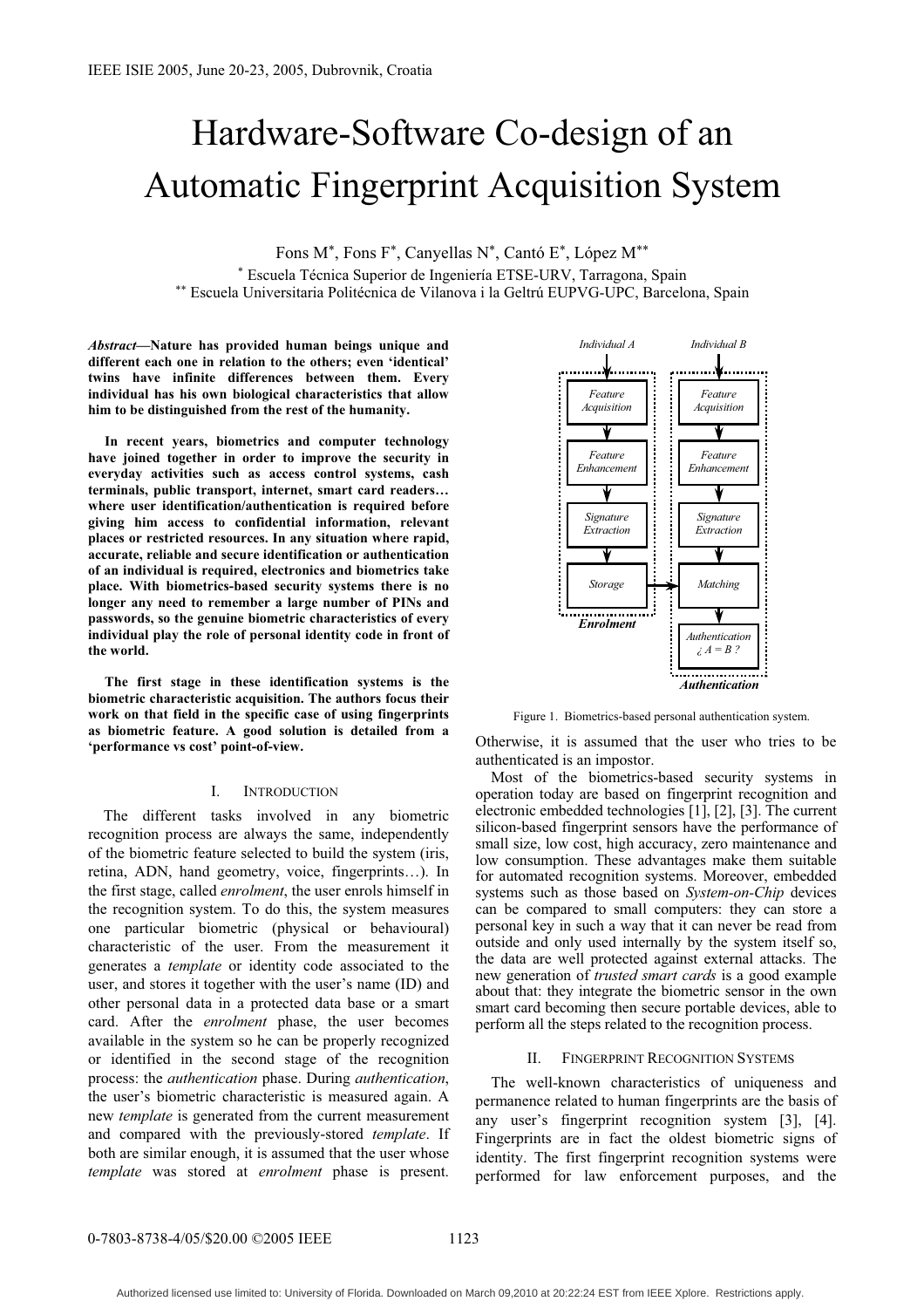fingerprint acquisition was done manually by means of ink and paper. Nowadays however, the application range of fingerprint biometrics has taken off: computers, cellular phones, smart cards, PDAs, cars… until the point that wherever you use a key, a PIN or a password, it can be replaced by your own fingerprint. Electronic fingerprint sensors and capture methods have been developed in order to automate the acquisition process and enhance the performance of prior solutions.

The trend on personal recognition is the design of compact electronic systems able to perform all the stages involved in the identification/authentication process [5]. The first stage in any automated fingerprint recognition system is the fingerprint acquisition. It consists of obtaining a digital image of the fingerprint. Typically, fingerprint acquisition systems use *ridges* and *valleys* for recognition, and a sensor resolution of 500 dpi (dots per inch) –which corresponds to a sensing surface of 50 x 50 microns square per pixel– is good enough to get relevant signal information. In some other cases however, fingerprint *pores* may be also used. In that case, and due to the fact that *pores* are roughly 40 microns wide, higher resolution (about 1000 dpi) is required for the sensor in the acquisition stage.

The resolution of the acquired image is normally 4 or 8 bits per pixel, that is 16 or 256 grey-scale image respectively. In some applications however, there are also systems that use only 1 bit per pixel or binary fingerprint images. It will depend obviously on the next stages linked to the process, such as *signature extraction*, *storage* and *matching* algorithms implemented in the recognition system, or even the memory space requirements of the application.

Image acquisition is a critical step, not only for *enrolment* stage, but also for *authentication* phase. Subsequent recognition stages will only be effective if the acquired bitmap is a good quality image, so special attention must be taken during acquisition. If not, the system fails.

Bad hardware interface (sensor + microcontroller) or bad acquisition processing software will give bad results; and even both, good hardware and good software, may give bad results if they are not well suited to each other.



Figure 2. Fingerprint ridges and valleys (500 dpi resolution).

Apart from the efficiency of the acquisition system, there is also the quality of human fingerprints that has to be taken into account. Close to 90% of the population have 'good' quality fingerprints: wet and flexible skin with well-defined ridges and valleys. The other 10% of the population however have 'bad' quality fingerprints: dry and poor or worn ridges, due to factors such as their job (miners, farmers…) or age. But a recognition system needs to work properly for everybody so, this becomes another significant concern related to the intrinsic reliability of fingerprint-based identification systems.

# III. FINGERPRINT BASED SENSORS

The aim of fingerprint acquisition systems is to capture fingerprints in an automatic way so electronic sensors are required.

There are several fingerprint sensing techniques:

 $\bullet$  Optical sensors. It is difficult to integrate them in embedded electronic systems due to its high cost and large volume. This is basically because of their prisms, lens, camera, as well as their required focal lengths and mechanical assembly.

 $\bullet$  Ultra-sound sensors. They have the advantage of reading the *derma* or sub-surface of the skin rather than the surface, solving then the concern about poor quality fingerprints. Moreover, it is possible to know if the sensed finger is alive or dead, adding thus more security to the system. Ultra-sound sensing however, requires a large device with mechanical parts and tends to be quite expensive. As optical sensors, this option is not suitable for embedded systems at low cost.

• RF sensors. These sensors inject a low radio frequency signal into the finger and each pixel then acts like an antenna. It is possible to detect if there is a ridge or a valley in the finger according to the local conductivity of the skin and the local electrical field read by every sensing pixel. This technique is nowadays available but hardly used.

 $\bullet$  Silicon-based sensors. There are two factors that allow silicon-based sensing to be the most useful technique to be integrated in embedded biometric recognition applications:

its easy integration with CMOS technology,

and its low cost.

Several techniques have been proposed to perform fingerprint sensing:

• Pressure: based on the idea that when you apply your finger on a surface, the ridges of your finger automatically apply a pressure over the sensor, whereas the valleys do not apply such a pressure. Unfortunately, the resulting sensitivity is very low and such devices do not have a good performance.

• Capacitance: this is one of the most popular techniques, based on the measurement of the capacitance between the skin (ridge-valley) and the sensing pixel. As the distance between the sensing pixel and the ridge or the valley varies, so does the capacitance. One of the most important weak points of such devices is the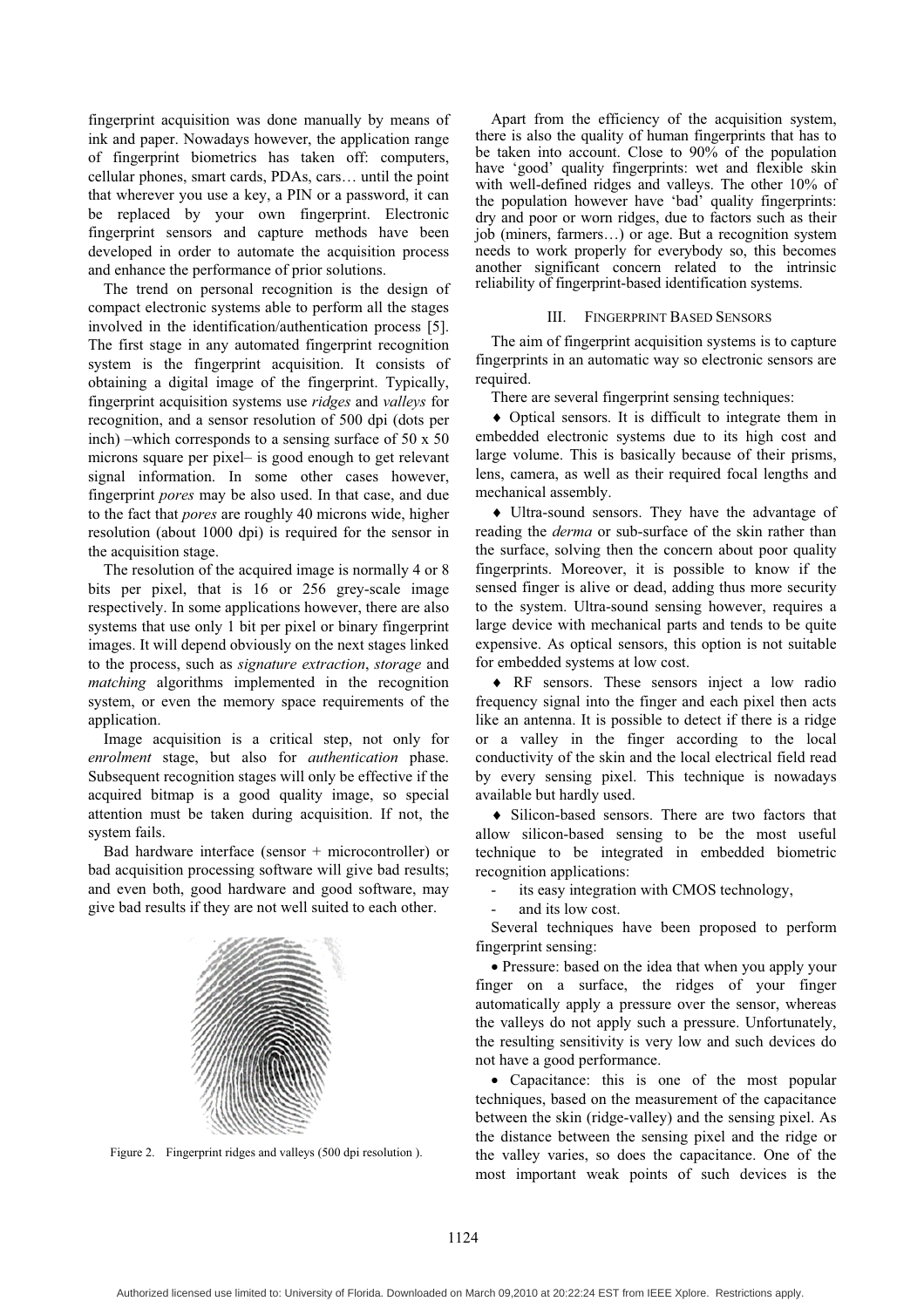vulnerability to electro-static discharges that could damage the device. Another non secure characteristic is due to the fact that it is frequent to keep latent fingerprint images on the sensing surface after the acquisition stage.

• Thermal: it is becoming one of the most secure techniques due to the fact that the image vanishes after a short period of time as the finger and the surface sensor reach thermal equilibrium, avoiding latent images on the sensing surface after the acquisition. It is based on pyroelectric material and temperature physical effects, enabling the conversion of temperature differentials into voltages. The pyro-electric material that is in direct contact with the skin's ridges measures the temperature of the skin, whereas the pyro-electric material under the valleys equals the ambient air temperature.

In silicon-based chips, it is easy to state that lower area means lower cost. In order to reduce their cost the sweeping technique has been developed. The user sweeps his finger over a rectangular shaped sensing array of several pixels tall. To enable image reconstruction without taking into account the finger sliding speed, the acquisition frequency has to be high enough to guarantee the overlap of several rows between consecutive acquired slices. An image processing task is then required to reconstruct the fingerprint image from the acquired slices.

The fingerprint sweeping technique is nowadays widely used in capacitive and thermal sensors, achieving good results in terms of accuracy, reliability and cost.

The authors focus their work on a commercial thermal sweeping sensor that presents a sensing area of 0,4 mm x 14 mm. The image array consists of 8 x 280 pixels, allowing the acquisition of the fingerprint image by sweeping the finger across the sensing area. The device captures a programmable number of images per second, while two integrated 4-bit analog-to-digital converters transform and deliver them simultaneously into a 8-bit digital signal adapted to electronic interfaces such as microprocessors and microcontrollers.



Figure 3. Fingerprint sweeping technique.



Figure 4. Thermal sweeping sensor features.

Each pixel is a sensor in itself. The information of every pixel is coded with 4 bits, so a total of 2 pixels are coded in one byte. As it is shown in figure 4, the status of 2 pixels is transmitted from the sensor to the external controller (DSP, ASIC,  $\mu$ P,  $\mu$ C, FPGA ...) at a time, every rising edge of the system clock. The external controller acts as a master, taking control of the acquisition process, whereas the sensor device acts as a slave.

# IV. SYSTEM-ON-CHIP BASED ARCHITECTURE

It is important to remark that absolute security does not exist. However, there are a lot of ways to increase the security of any system at a reasonable or even low cost.

Sweeping technique can improve the security of any acquisition system, removing the chance of latent whole fingerprint images on the sensor after the acquisition process, and reducing at the same time the total cost of the sensor and the total size of the system.

Moreover, the overall organization of the system can improve its security level. The system-on-chip technology is a good example about that: integrating all or some electronic components (such as the microcontroller, its memory block, a programmable logic device such as a FPGA, and some logic peripherals) of a whole system in a single device is an appropriate solution from a performance point-of-view: reliability, security and cost issues [6]. Regarding to reliability, less devices means less system complexity and also more system reliability. Regarding to security, the fact that the main components of a system are on a chip reduces the presence of external buses so all the internal buses, the internally stored data and the processing performed inside the device are well protected against external attacks. And finally, system-on-chip technology and its associated EDA tools allow Hw-Sw co-design and co-verification of high-performance systems at low cost, improving the time-to-market of the final product.

The authors focus their work on a platform based mainly on a SoC device integrating a microcontroller, its memory block and a dynamically reconfigurable FPGA; as well as a fingerprint sweeping sensor device, as it is shown in figure 5. The main purpose of this architecture is in fact to improve the reliability and the security of the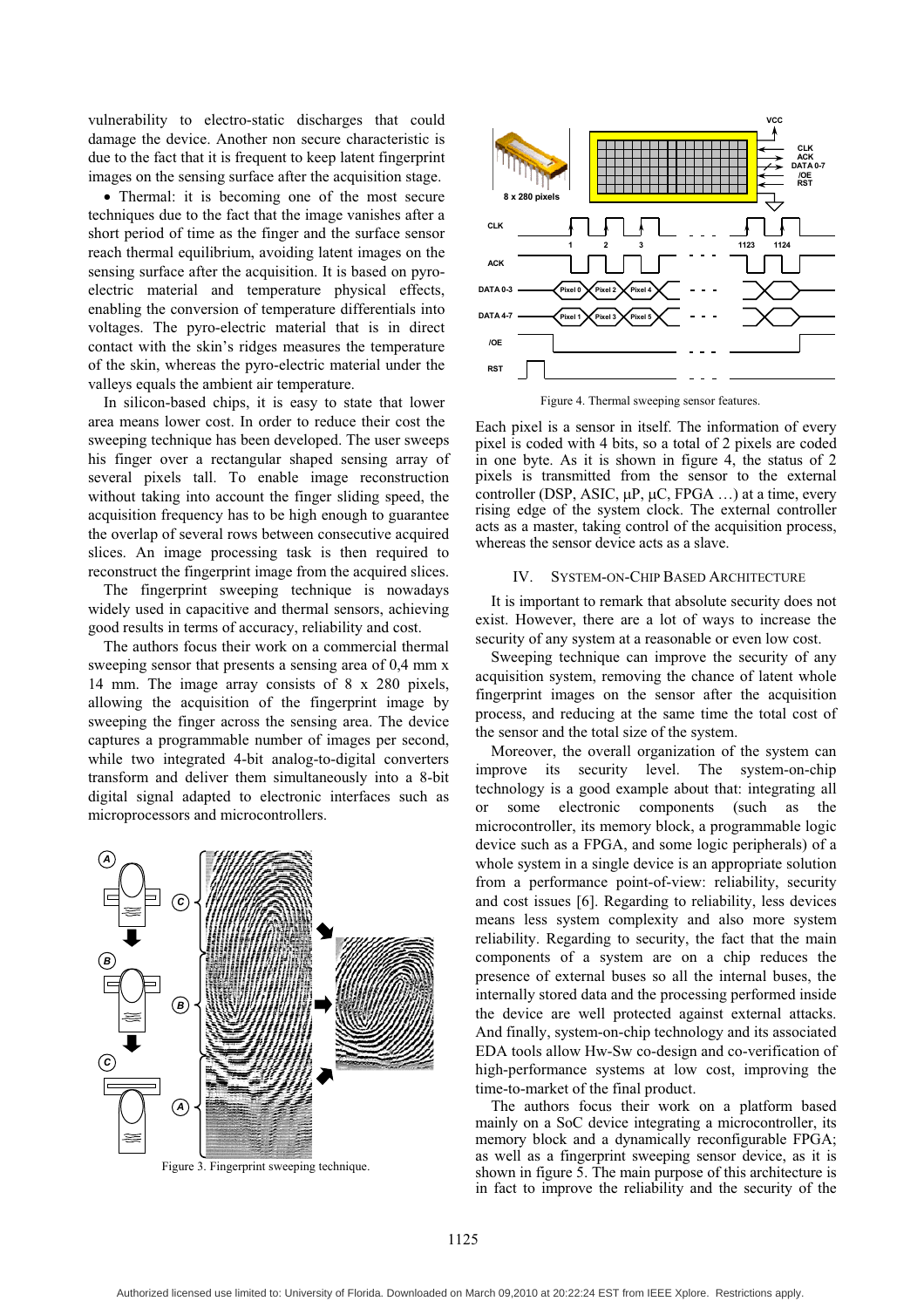final application, reducing at the same time the overall system cost by means of reducing the amount of system silicon area and lowering also the total power consumption. It is possible to partition any application in hardware and software tasks, thus synthesizing in the FPGA such higher computationally intensive tasks while the microprocessor will be executing the rest of less complex tasks and controlling also the FPGA reconfiguration. The microprocessor can either reconfigure the entire contents of the FPGA or individual elements of the FPGA while others elements are currently active, without decreasing the throughput of the overall application.

#### V. HARDWARE-SOFTWARE SYSTEM CO-DESIGN

The authors drive their work to the following end: the implementation of an automatic system able to verify the identity of a person by means of the biometric features of his own fingerprints. In fact, nowadays such a biometric system there already exists, but implemented usually by software under complex computer platforms performing very expensive computational tasks [7]. Therefore, one of the final goals is to justify that it is possible to implement a biometric identification system without so much amount of resources and getting similar results in accuracy and speed terms. The main purpose of this work is to define the electronic architecture that permits to reach high performance at low cost. Is for this reason that authors use the system-on-chip technology, the sweeping technique, and define a low cost platform with hardware-software codesign performance and dynamically reconfigurable hardware. This article is focused on the first stage of any biometric verification process: the feature acquisition. In the following points it is detailed how an *Automatic Fingerprint Acquisition System* is designed.

#### *A. Overview*

The system architecture in based on a platform with 2 main components: the commercial FPSLIC $^{\circ}$  SoC device and the  $FINGERCHIP^*$  sweeping sensor, both from Atmel Corporation<sup>®</sup> [8], as it is shown in figure 5.

The FPSLIC *(Field Programmable System Level Integrated Circuit)* incorporates one 8-bit microprocessor, its memory block (36 kbytes of program + data memory), some fixed peripherals such as 3 programmable timers, 2 serial UARTs, one I2C controller, an 8-bit hardware multiplier module as well as 2 I/O programmable ports, and a programmable logic device that incorporates up to 40000 gates and dynamic reconfigurability performance in only one chip.



The FingerChip sweeping sensor is managed from the SoC. The whole sensing area of the sensor (a frame composed by 8 lines of 280 pixels) is sensed sequentially at the clock frequency given by the SoC device. Therefore, the SoC drives the clock to the sensor, and simultaneously, the SoC reads up to 2 pixels (2 x 4 bit data) at a time. After 1124 clocks, a complete slice is read.

In order to allow the correct acquisition of the different slices and the following reconstruction process of the fingerprint image, it is necessary to get the consecutive slices at a frequency high enough to insure overlap between frames, independently of the finger sliding speed through the sensing surface. It has been checked that a minimum slice acquisition rate of 200 frames per second is good enough to acquire and reconstruct good quality images with a fair sliding speed for the finger. While acquiring consecutive slices, the fingerprint image has to be reconstructed 'on-the-fly' by combining the slices as they are captured by the sensor, and delivered to the SoC. The acquisition and reconstruction process is shown in figure 6.

To speed up the system, the image reconstruction process has to be performed concurrently with the image acquisition process, so just after acquiring the last slice of the finger, the whole fingerprint image has to be ready and properly stored in the system memory. In that case,



Figure 6. Image reconstruction process of two consecutive acquired slices.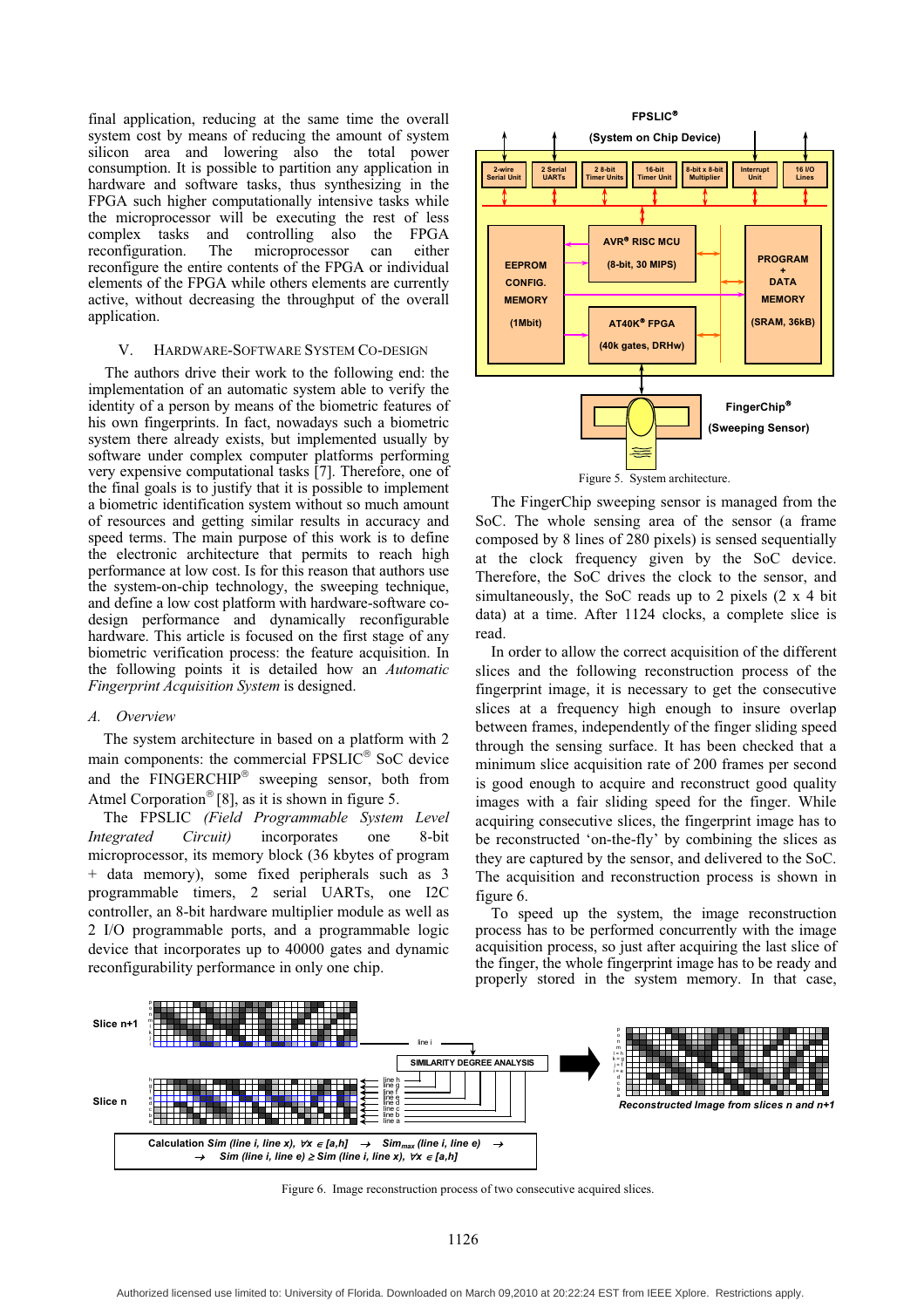computation must be done after each slice acquisition. The optimal solution has been to use both, the hardware (FPGA) and software (microprocessor) resources of SoC device to implement all the tasks involved in the application, getting as result a good performance fingerprint acquisition system.

### *B. Hardware-Software Partitioning*

The first stage in the physical implementation of the system is the partitioning of the different tasks involved in the application. The application flow diagram is shown in figure 7.

Those compute-intensive tasks have been selected to be implemented by hardware in the internal FPGA, whereas the other less costly tasks have became software tasks, executed by the microprocessor. It has been selected as hardware tasks the image acquisition and reconstruction stages, leaving the finger detection and fingerprint image storage as software tasks.

Task 1 allows to detect the presence of a finger on the sensing surface, warning then the system in order to start the acquisition phase. Tasks 2, 3 and 4 are concurrent tasks, and they take place during the slice acquisition sequence. Once the last slice of the fingerprint is acquired, correctly reconstructed and added to the rest of the stored image, the process finishes by going to the final task 5. This one disables the fingerprint acquisition system until a new finger is detected over the sensing surface. A block diagram of the application is shown in figure 8.

#### *C. Image Acquisition Stage*

The acquisition stage involves the following tasks: a) handling of the sensor to get the fingerprint slices, b) storage of the captured slices in a correct way in order to facilitate the concurrent image reconstruction task.

The acquisition core block is responsible for managing the control signals of the sensor. After a system reset, a low frequency (400 kHz) scanning stage of the sensing surface is started by the acquisition controller in order to



Figure 7. Application flow diagram.



Figure 8. Hardware-software co-design Fingerprint Acquisition System.

detect the presence or not of a finger. If no finger is detected, the system keeps in this initial scan phase (standby mode), lowering the total consumption of the module. But once a finger is detected, the acquisition core generates an interrupt to the reconstruction core block, and the slice acquisition sequence starts.

The reconstruction core block controls not only the image reconstruction, but also the acquisition so, it gives the start command to the acquisition controller in order to acquire consecutive slices.

In the slice acquisition stage, the scan frequency of the sensor frames keeps at 400 kHz, so the 8 x 280 pixels composing one slice are read in a period of 1124 clocks, that is 2560 us.

These data, sequentially read from the external sensor, is directly written to an internal memory synthesised on the FPGA. This FPGA memory is split in 2 blocks, corresponding to the capacity of 2 slices (A and B), in order to facilitate the reconstruction task.

Once a complete slice is read, the acquisition core keeps in standby until a new slice acquisition command comes from the reconstruction core block. This is done every 5 ms (slices acquisition rate of 200 slices per second). The acquisition core writes the consecutive coming slices to slice A and B in a sequential way. This working mechanism is done repeatedly until the whole fingerprint is acquired.

# *D. Reconstruction on the Fly Stage*

The reconstruction stage is responsible for the following tasks:

a) management of the concurrent acquisition stage,

b) reconstruction of the fingerprint image from the acquired slices,

c) handshaking with the microcontroller in order to allow the image storage process by the microcontroller.

Once the first slice of the image is acquired, the reconstruction phase starts. While the second slice is being acquired, a line comparator analyses the similarity level between the first line of the second slice and every one of the 8 lines composing the first slice, in order to find overlap between consecutive slices. Once the whole second slice is acquired and detected where the overlap is done, an interrupt is generated to the microcontroller. The microcontroller then transfers the overlapped lines to the storage memory.